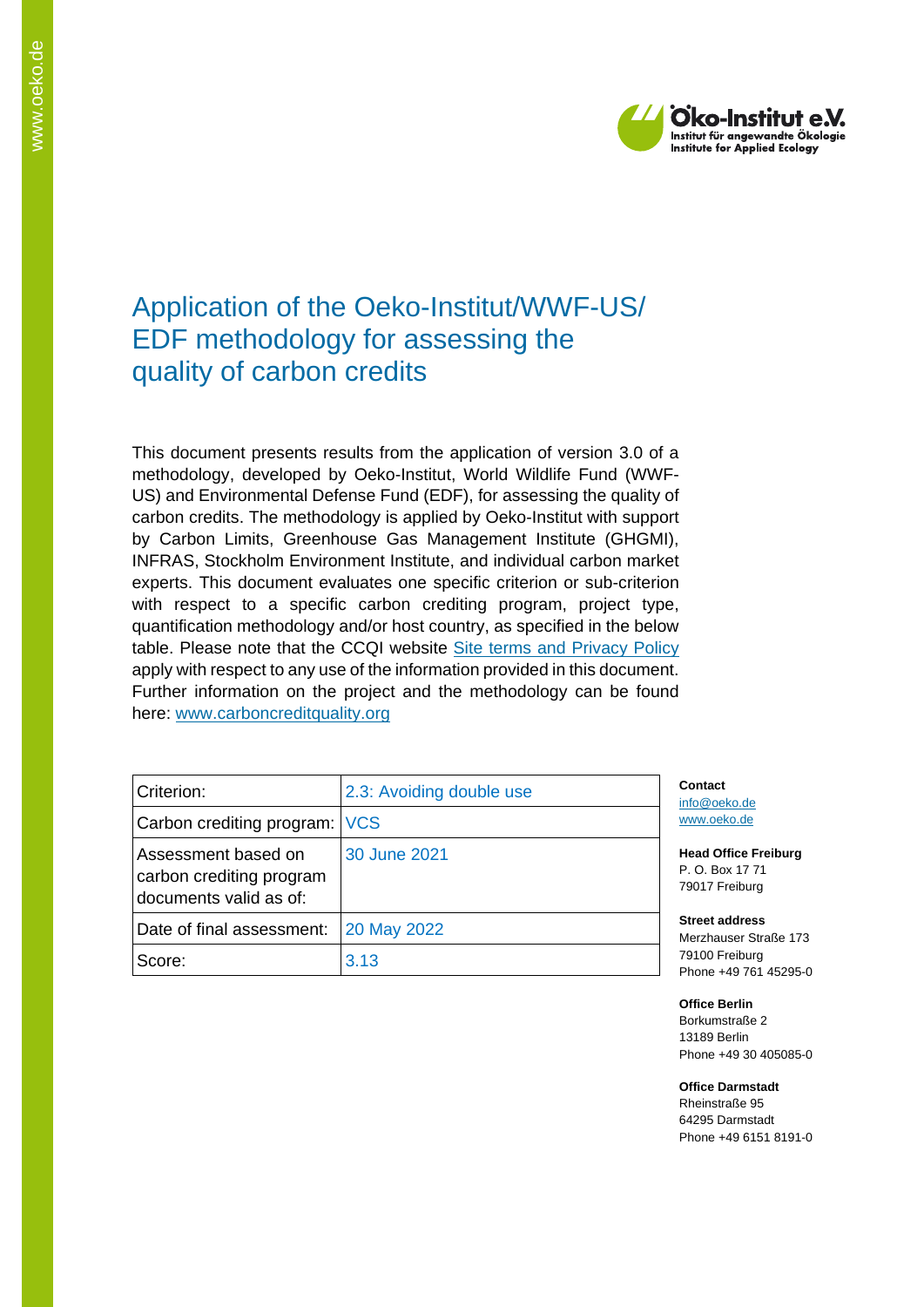# **Assessment**

# **Indicator 2.3.1**

#### **Relevant scoring methodology provisions**

"To address the risk of double use due to the cancellation of one carbon credit for more than one purpose, the registry system has functionalities to document the purposes for which carbon credits are used."

#### **Information sources considered**

- 1 Verra registry for VCUs, available at<https://registry.verra.org/app/search/VCS/VCUs>
- 2 Verra Registry User Guide, available at [https://verra.org/wp-content/uploads/2020/04/Verra-](https://verra.org/wp-content/uploads/2020/04/Verra-Registry-User-Guide.pdf)[Registry-User-Guide.pdf](https://verra.org/wp-content/uploads/2020/04/Verra-Registry-User-Guide.pdf)

### **Relevant carbon crediting program provisions**

Provision 1 Source 2, section 8: "The Beneficial Owner is the entity you are retiring the credits for. There can be multiple emails applied to the email notification by separating each individual email with a semicolon. Finally, there are two options regarding information you may make public if any. Check the boxes of information you want public and then hit submit".

| Beneficial Owner: *                                                   |                                                                    |   |
|-----------------------------------------------------------------------|--------------------------------------------------------------------|---|
| Retirement Reason: *                                                  | Select a Reason                                                    | ۳ |
| Retirement Reason Details: **                                         |                                                                    |   |
| Email Notification: *                                                 |                                                                    |   |
| Retirement Certificate Language Preference:                           | (ist address separated with ";")<br>English                        | v |
|                                                                       | (Retrement certificate will be attached to notification email(s)). |   |
| Make Account Name, Beneficial Owner, and Retirement<br>Reason Public: | Θ                                                                  |   |
| Make Retirement Reason Details Public:                                | G                                                                  |   |

### **Assessment outcome**

Yes (2 Points)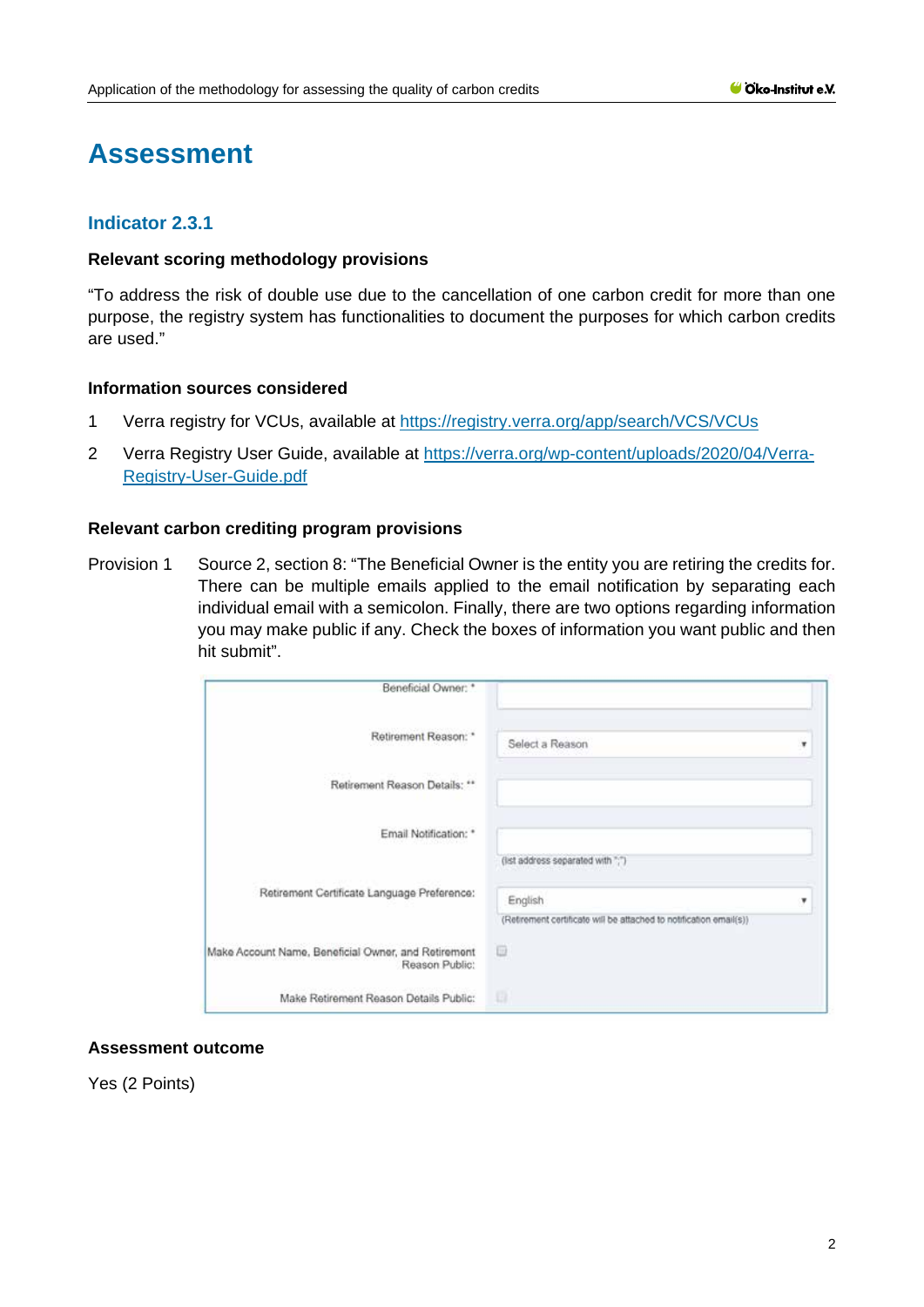### **Justification of assessment**

The above documentation shows that the users of carbon credits are required to document the purpose for which a carbon credit is retired. However, they can decide whether to make that information public. Additionally, it is not mandatory to provide detailed reasons for the retirement (field is marked with two asterisks) (Provision 1). Only for some retirements, information on the purpose for which the carbon credits are used is therefore available in the column "retirement detail" in the registry (Source 1). The indicator is considered to be fulfilled as the registry system has functionalities in place to document the purposes for which carbon credits are used.

# **Indicator 2.3.2**

# **Relevant scoring methodology provisions**

The program *requires* users of carbon credits (and/or their representatives) to transparently and unambiguously specify, either within the registry system or in another information system, the following information in relation to a cancellation:

a) The voluntary goal or requirement that is achieved through the cancellation of the carbon credits (e.g., "for voluntary offsetting purposes" or "CORSIA offsetting obligation")

b) The beneficiary, i.e. which entity's voluntary goals or mandatory requirements are met (e.g. "XYZ Airlines")

c) The calendar year(s) for which these voluntary goals or requirements are achieved (e.g., 2024 offsetting requirement covering the 2021-2023 compliance period under CORSIA").

# **Information sources considered**

- 1 Verra Registry User Guide, available at [https://verra.org/wp-content/uploads/2020/04/Verra-](https://verra.org/wp-content/uploads/2020/04/Verra-Registry-User-Guide.pdf)[Registry-User-Guide.pdf](https://verra.org/wp-content/uploads/2020/04/Verra-Registry-User-Guide.pdf)
- 2 Verra registry for VCUs, available at https://registry.verra.org/app/search/VCS/VCUs

# **Relevant carbon crediting program provisions**

Provision 1 Source 1, section 8: "The Beneficial Owner is the entity you are retiring the credits for. There can be multiple emails applied to the email notification by separating each individual email with a semicolon. Finally, there are two options regarding information you may make public if any. Check the boxes of information you want public and then hit submit"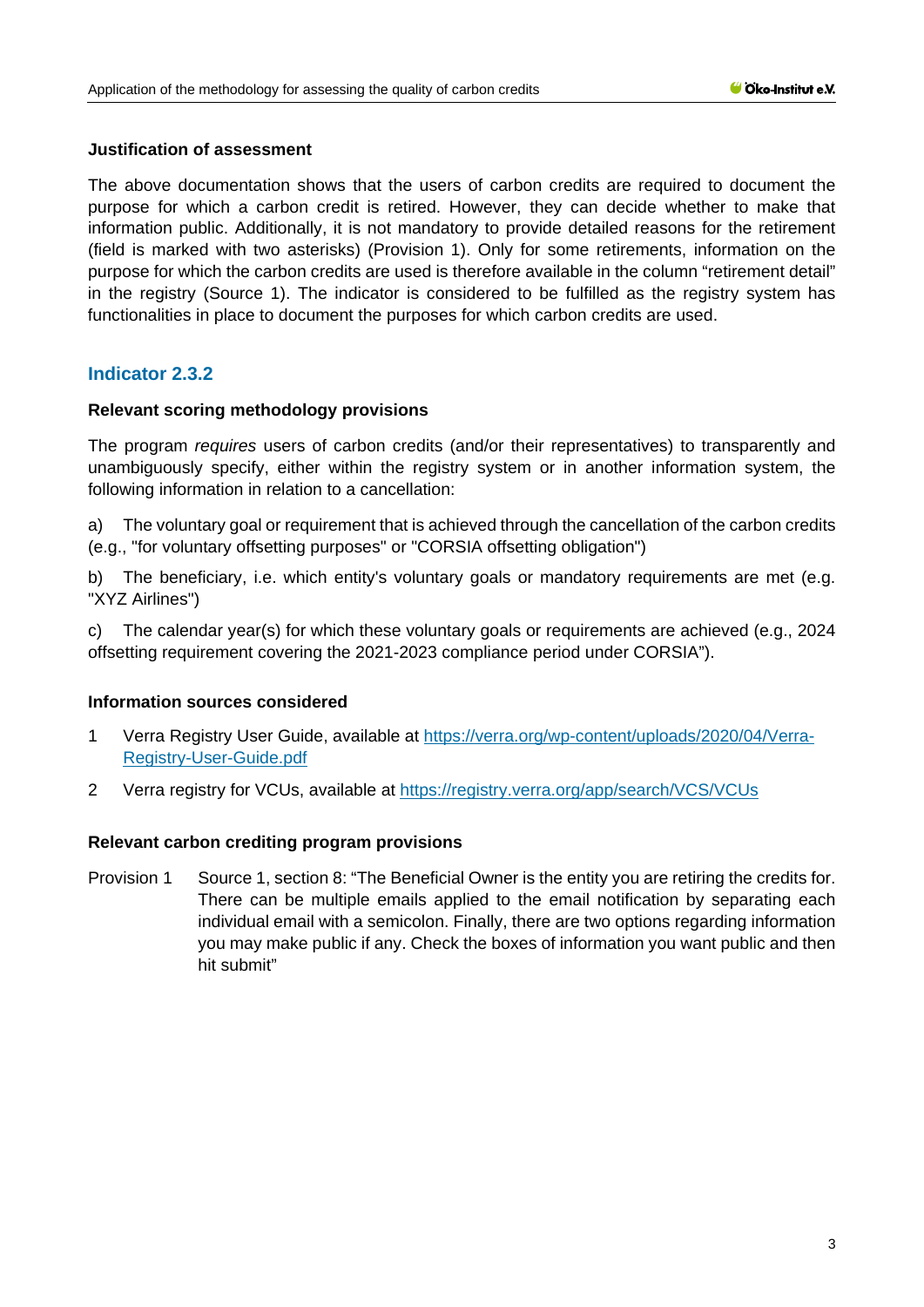| Beneficial Owner: *                                                   |                                                                    |   |
|-----------------------------------------------------------------------|--------------------------------------------------------------------|---|
| Retirement Reason: *                                                  | Select a Reason                                                    | ۳ |
| Retirement Reason Details: **                                         |                                                                    |   |
| Email Notification: *                                                 |                                                                    |   |
|                                                                       | (ist address separated with ";")                                   |   |
| Retirement Certificate Language Preference:                           | English                                                            | ▼ |
|                                                                       | (Retrement certificate will be attached to notification email(s)). |   |
| Make Account Name, Beneficial Owner, and Retirement<br>Reason Public: | Θ                                                                  |   |
| Make Retirement Reason Details Public:                                | Ð                                                                  |   |

#### **Assessment outcome**

- a. Yes (1 Point)
- b. Yes (1 Point)
- c. No (0 Points)

#### **Justification of assessment**

The above documentation shows that the users of carbon credits are required to document the beneficiary as well as the purpose for which a carbon credit is retired. However, they can decide whether to make that information public. Additionally, it is not mandatory to provide detailed reasons for the retirement (field is marked with two asterisks) (Provision 1). Nevertheless, elements a. and b. are considered to be fulfilled as the program requires the users of carbon credits to indicate this information.

There is no mandatory field for specifying the calendar year(s) for which the voluntary goals or requirements are to be met through the cancellation of carbon credits. In the registry, only for some retirements, information on the calendar year is available in the section "retirement detail" (Source 2). Element c. is therefore not fulfilled.

# **Indicator 2.3.3**

#### **Relevant scoring methodology provisions**

"The program enables the users of the carbon credits to voluntarily make the information in relation to a cancellation publicly accessible through the registry or project database system. OR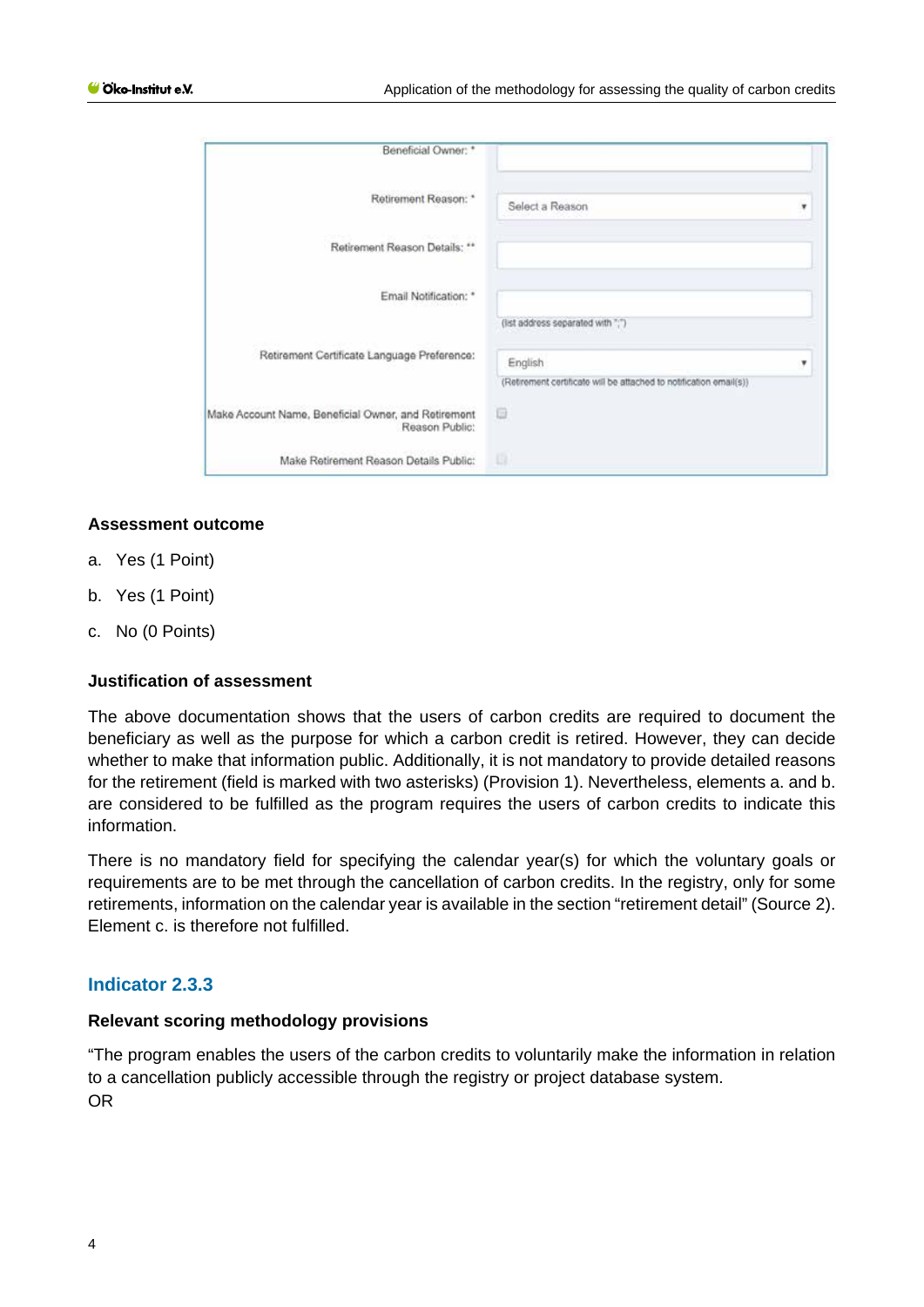The program requires that the information provided by the users of the carbon credits in relation to a cancellation be made publicly accessible through the registry or project database system."

# **Information sources considered**

- 1 Verra Registry User Guide, available at [https://verra.org/wp-content/uploads/2020/04/Verra-](https://verra.org/wp-content/uploads/2020/04/Verra-Registry-User-Guide.pdf)[Registry-User-Guide.pdf](https://verra.org/wp-content/uploads/2020/04/Verra-Registry-User-Guide.pdf)
- 2 Verra registry for VCUs, available at https://registry.verra.org/app/search/VCS/VCUs

### **Relevant carbon crediting program provisions**

Provision 1 Source 1, section 8: "The Beneficial Owner is the entity you are retiring the credits for. There can be multiple emails applied to the email notification by separating each individual email with a semicolon. Finally, there are two options regarding information you may make public if any. Check the boxes of information you want public and then hit submit".

| Beneficial Owner: *                                                   |                                                                                                                   |   |
|-----------------------------------------------------------------------|-------------------------------------------------------------------------------------------------------------------|---|
| Retirement Reason: *                                                  | Select a Reason                                                                                                   | ۰ |
| Retirement Reason Details: **                                         |                                                                                                                   |   |
| Email Notification: *                                                 |                                                                                                                   |   |
| Retirement Certificate Language Preference:                           | (ist address separated with ";")<br>English<br>(Retrement certificate will be attached to notification email(s)). | ۷ |
| Make Account Name, Beneficial Owner, and Retirement<br>Reason Public: | Θ                                                                                                                 |   |
| Make Retirement Reason Details Public:                                | 目                                                                                                                 |   |

#### **Assessment outcome**

The first of the two conditions is met (1 Point).

# **Justification of assessment**

Verra enables the users of carbon credits to voluntarily make the information related to a cancellation of carbon credits publicly available through the registry. However, it is up to the discretion of the users whether to provide detailed information on the use of carbon credits and whether the information is made publicly available.